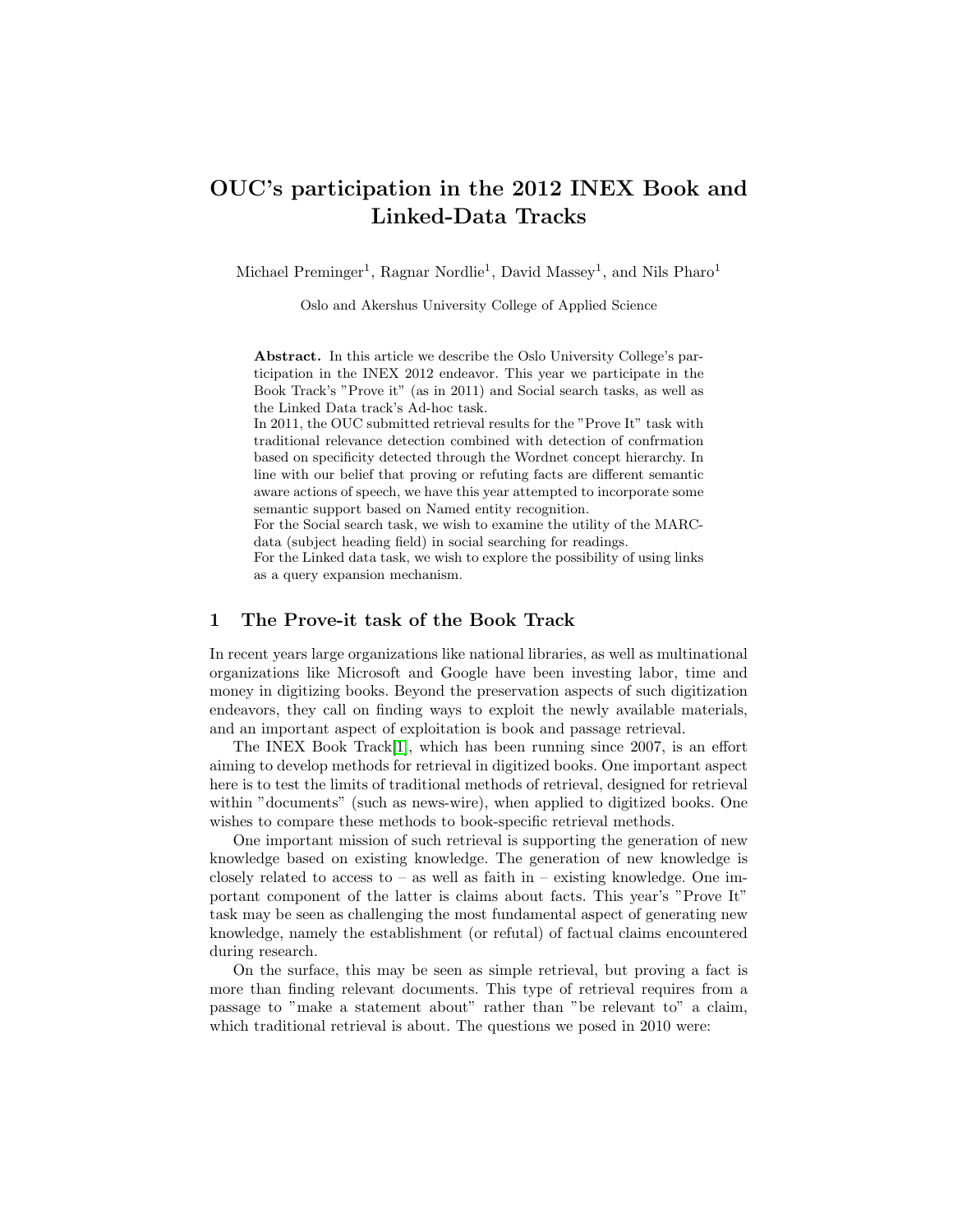- what is the difference between simply being relevant to a claim and expressing support for a claim
- how do we modify traditional retrieval to reveal support or refutal of a claim?

We also made the claim that "Prove It" sorts within the (not very welldefined) category "semantic-aware retrieval", which, for the time being will be defined by us as retrieval that goes beyond simple string matching, and is aware of the meaning (semantics) of text.

Those question, being rhetorical in part, may be augmented by the questions

– How can one detect the meaning of texts (words, sentences and passages) and incorporate those in the retrieval process to attain semantic-aware retrieval

and consequently

– can one exploit technologies developed within the semantic web to improve semantic-aware retrieval

The latter is not directly addressed in this paper, but we claim that the techniques used here point in this direction.

#### 1.1 Task Definition and User Scenario

The prove-it task is still at its infancy, and may be subject to some modifications in the future. Quoting the user scenario as formulated by the organizers

The scenario underlying this task is that of a user searching for specific information in a library of books that can provide evidence to confirm or refute a given factual statement. Users expect to be pointed directly at book pages that can help them to confirm or refute the claim of the topic. Users are assumed to view the ranked list of retrieved book pages starting from the top of the list and moving down, examining each result. No browsing is considered (only the returned book pages are viewed by users).

This user scenario is a natural point of departure as it is in the tradition of information retrieval and facilitates the development of the task by using existing knowledge. As a future strategy, it may be argued that this user scenario is gradually modified, as ranking in the context of proving is a highly complex process, and, in the context where Prove-it algorithms are most likely to be used, arguably superfluous.

#### 1.2 What Is a Proof?

What constitutes a proof is well defined in fields like mathematics and computer science. In connection with a claim or a statement of fact, it is less obvious what demands a passage of text should satisfy in order to be considered proof of the claim. Obviously, we are looking for a passage which expresses a relevant truth

2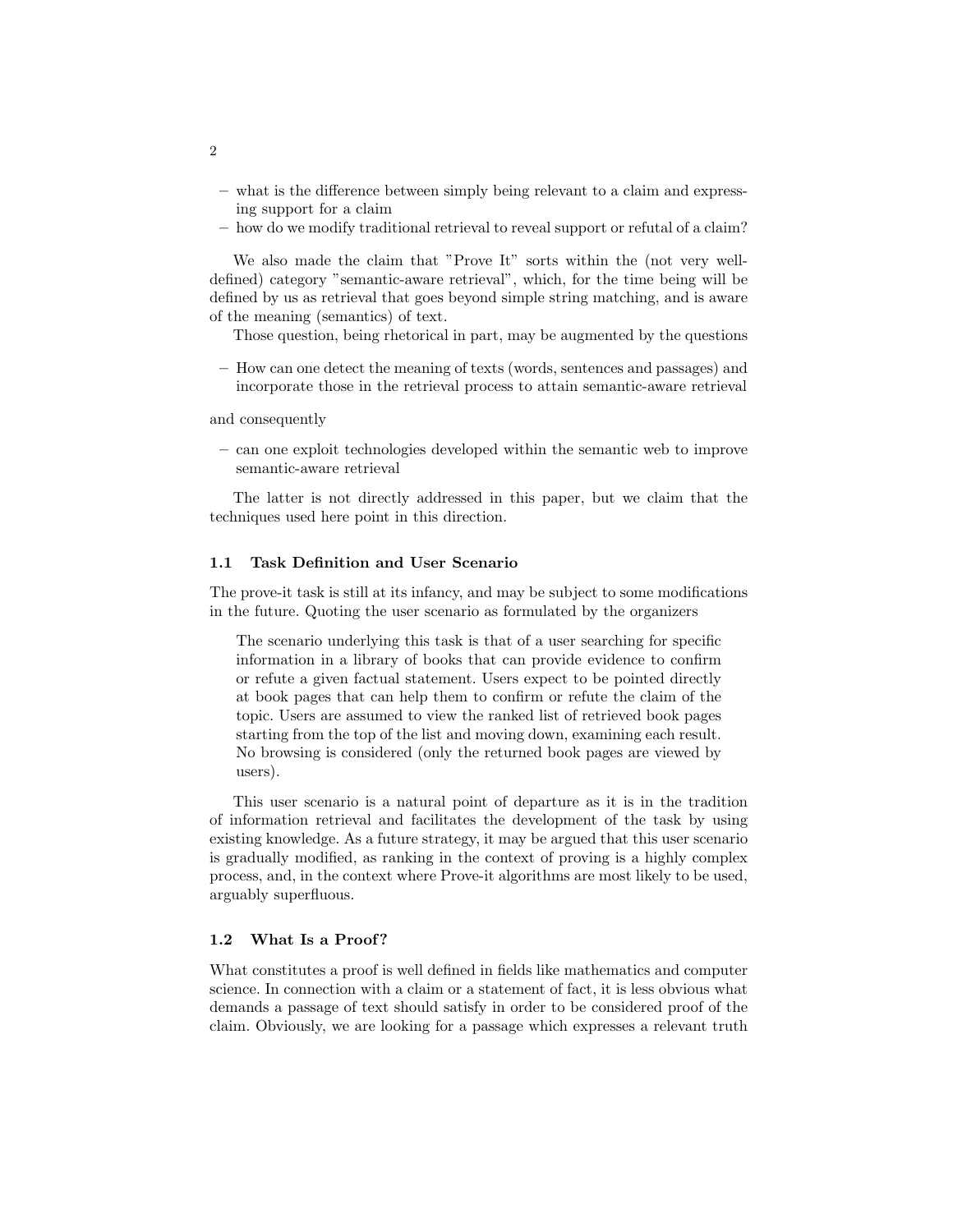about the claim, but what are the characteristics which signal a sufficient degree of relevance and truthfulness? We might want to identify a trustworthy passage, which in turn might be identified by considering the source of the passage, the degree to which the passage agreed with other passages treating the same claim or fact, or the centrality of the claim to the main content of the text. We might want to identify a concentrated passage, a passage where the largest amount of elements contained in the claim were represented or where they were by some measure most heavily represented. We might look for a definitional passage, which typographically or linguistically showed the characteristics of a definition. Or we might try to identify a "proof" by linguistic characteristics, mostly semantic, which might be of different kinds: certain typical words might be relatively consistently used to speak about a fact or claim in a "proving" manner, writing in a "proving" mode might entail using terms on a certain level of specificity, etc. These latter aspects are orthogonal to the statement or claim itself in the sense that they (at least ideally) apply equally to whatever claim being the subject of proving / confirming.

#### 1.3 Semantic Approaches to Proof

A statement considered as a "proof" (or confirmation) may be characterized semantically by several indicators:

- the phenomenon to be supported may be introduced or denoted by specific terms, for instance verbs indicating a definition: "is", "constitutes", "comprises" etc.
- terms describing the phenomenon may belong to a specific semantic category
- nouns describing the phenomenon may be on a certain level of specificity
- named entities of different kinds are heavily used
- verbs describing the phenomenon may denote a certain type of action or state

Deciding which specificity level or which semantic categories will depend on the semantic content and the relationship between the terms of the original claim. Without recourse to the necessary semantic analysis, we assume that in general, terms indicating a proof / confirmation will be on a relatively high level of specificity. It will in some way constitute a treatment of one or more aspects of the claim at a certain level of detail, which we expect to be reflected in the terminology which is applied.

In 2011, we were investigating whether terms, in our case nouns, found on a page indicated as a potential source of proof diverges in a significant way from other text in terms of level of specificity. We determined the level of noun specificity through their place in the WordNet $([2])$  $([2])$  $([2])$  term hierarchies.

In this year's experiments, we proceed along the same line, trying to detect named entities. This years effort represents a starting point in taking into use named entity detection to assist in identifying confirming pages. Confirmation or proofs will often be about subjects identifiable by a name. Gradually, we first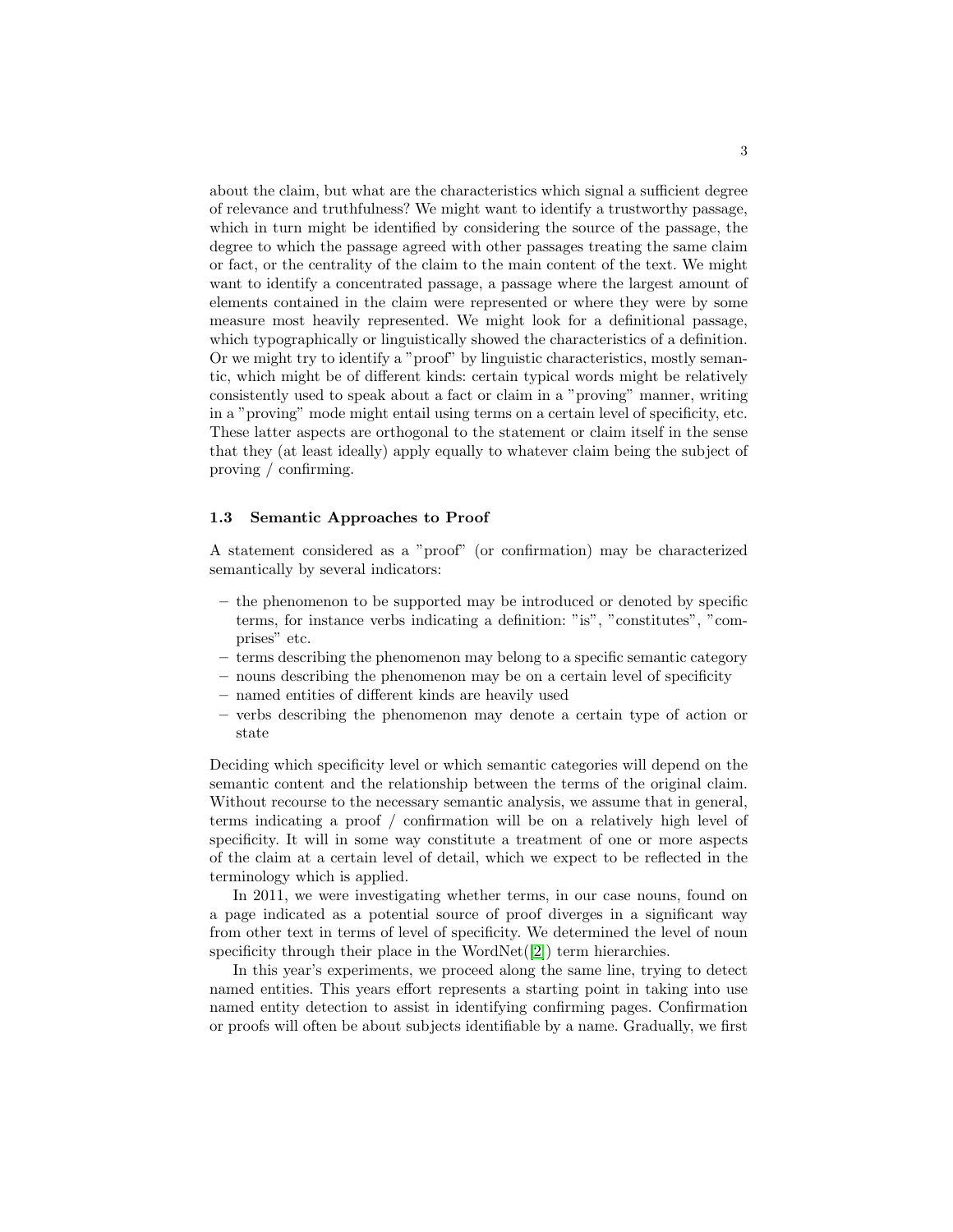need to find the limits of current detection of named entities, how easy it is to adapt it to a relatively diverse text mass that the (English part of) our text collection is, and then the approach's effectiveness in detecting proving pages. The two main possibilities in taking NED into use are:

- Detecting of named entities in general: pages that mention many named entities are candidates for being "confirming of something". Other methods are used to find the specific subject of proof. this means we only detect named entities in the book pages.
- Detecting the named entity being the subject of the statement to be proved. This means detecting named entities in the query, and in the.

Even though the latter possibility looks obvious it entails some problems, like polymorphism in identification of entities, which must be approached. This is the main rationale for starting out with the former possibility.

## 1.4 Ranking According to "Proof Efficiency"?

In this paper we are still following the two-step strategy of first finding pages relevant to the claim, and from those pages trying to identify pages that are likely to prove the claim<sup>[1](#page-3-0)</sup>. The first step is naturally done using current strategies for ranked retrieval. The second stage identifies among relevant documents those which prove / confirm the statement. Rank order is not necessarily preserved in this process: if document A comprises a better string-wise match with the claim than does document B, document B can still be more efficient at proving the claim than document A is. Not all elements that make a document relevant also make it a good prover

Another issue is the context in which prove-it is used. One example is the writing of a paper. A writer is (again, arguably) more likely to evaluate a greater number of sources for proof of a claim than he or she would in a context of pure fact finding. Additionally, different contexts would arguably invite different proof emphases. All this advocates for use of other strategies of presenting proving results than ranked lists.

#### 1.5 Indexing and Retrieval Strategies

The point of departure of the strategies discussed here is that confirming or refuting a statement is a simple action of speech that does not require from the book (the context of the retrieved page) to be about the topic covering the fact. In this way the "Prove It" task is different than e.g. the one referred to in [\[3\]](#page-11-2) This means that we do not need the index we build for search purposes to be context-faithful (pages need not be indexed in a relevant book context). It is the formulation of the statement in the book or page that matters.

<span id="page-3-0"></span><sup>1</sup> We see refutal as a totally different type of task and will not address it in this paper.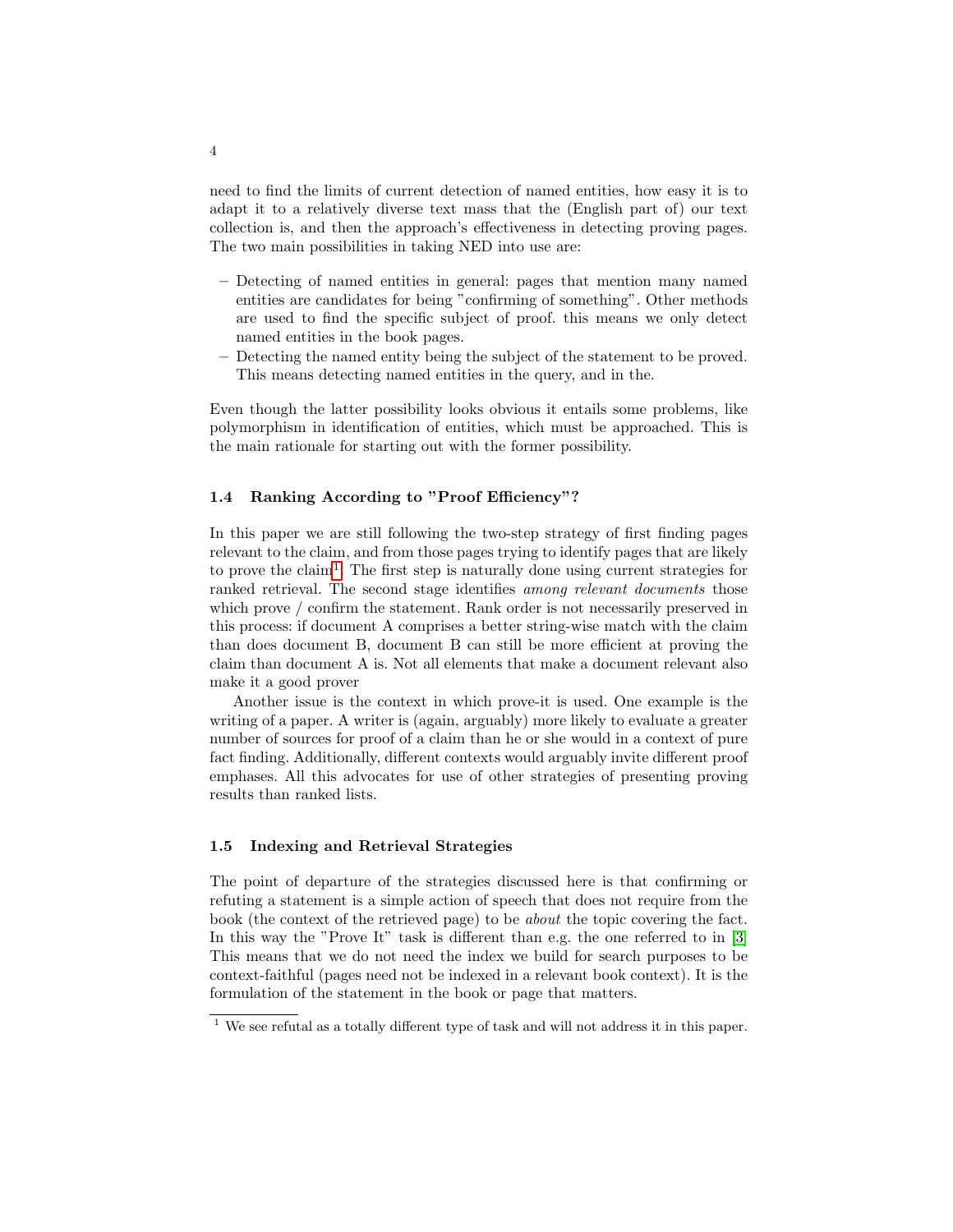#### 1.6 Indexing

In line with the above, indexing should facilitate two main aspects at retrieval time: identifying relevant pages and finding which of these is likely to prove a claim. The first aspect is catered for creating a simple index of all the words in the corpus, page by page. The pages are treated as separate documents regardless of the book in which they appear. The second aspect is catered for by

#### 1.7 Named entity discovery

Named entity discovery is a natural language processing (NLP) activity. There exist several tools that perform NED. The choice this time fell on the opennlp package of the Apache project. The package was used with default settings (no special training), with the assumption that the big diversity of the book collection is not apt to any significant improvement with respect to the default settings.

#### 1.8 Runs and Results

## 2 Social Book search

#### 2.1 Introduction

The social book search features two representations of books: the social data, which is a mixture of "Amazon data" (descriptive and social data to facilitate book sale via Amazon) and social encounters as recorded in the libraryThing fora on one hand, and, on the other hand, traditional library data (MARC records) entered by professional catalogers. The main purpose is to find out the relative utility of each of these representations when it comes to automatic book recommendation.

[?] has attempted to compare the utility of social data to that of DEWEY classification data (which are also available in the Amazon records). In this paper we try to build upon this, and look at subject headings extracted from the MARC data.

#### <span id="page-4-1"></span>2.2 Indexing and retrieval strategies

The collection has been loaded to a database where all types of data about each book are associated with the book's ISBN. We create an Indri index that includes all the tagged XML information that is extracted from both amazon and the LT fora. To each Indri document (book representation) we also add a section containing the subject headings extracted from the MARC record or records of that book<sup>[2](#page-4-0)</sup>.

<span id="page-4-0"></span><sup>&</sup>lt;sup>2</sup> Some of the books contain MARC records from both the Library of congress as well as the British Library, with a greater diversity of subject headings.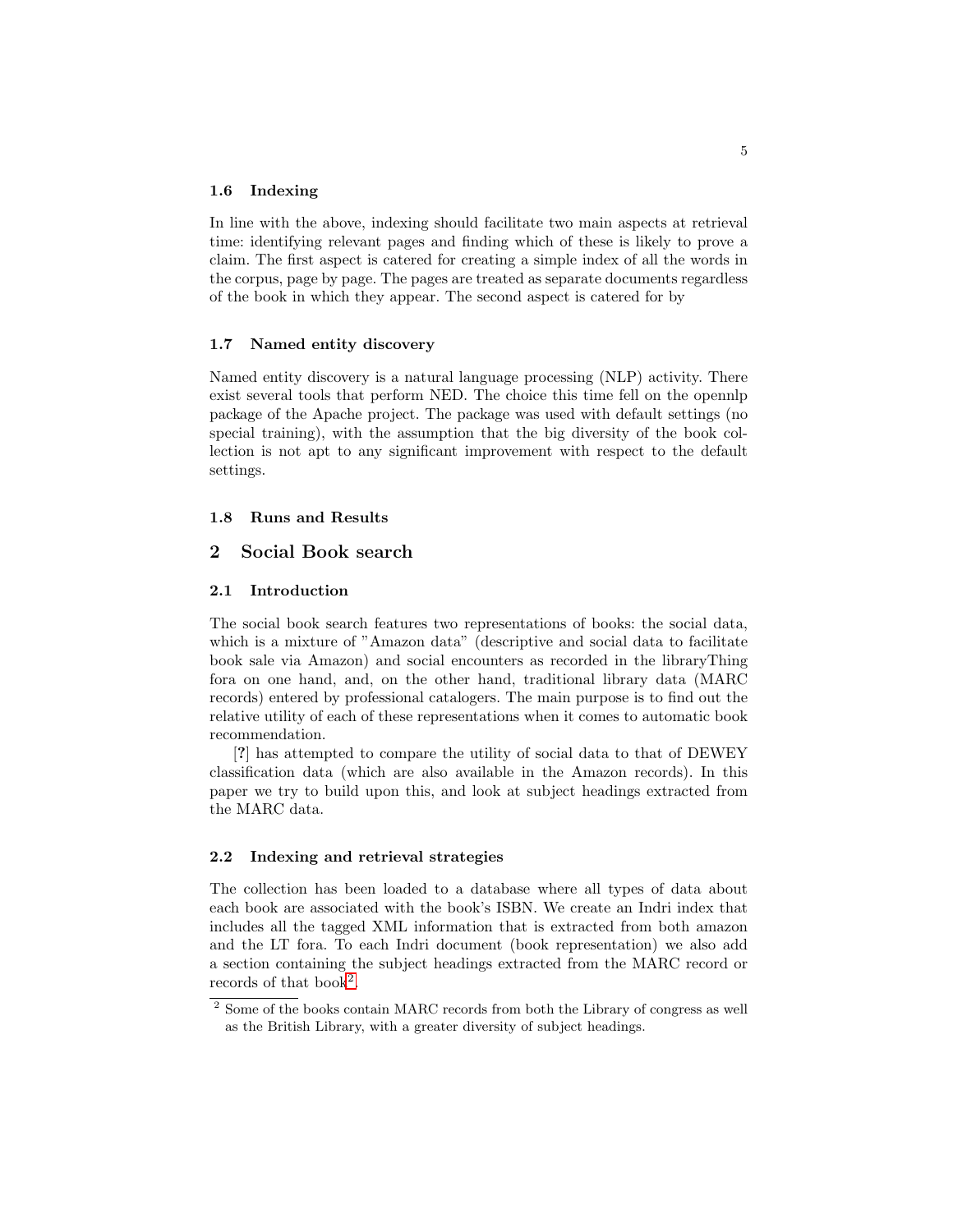## <DOC> <DOCNO>0525949283</DOCNO> <TEXT>

 $\langle$ SH $>$ Balloon ascensions Women balloonists $\langle$ /SH $>$  $<$ bookdoc $<$ book $>$ isbn $>$ 0525949283 $<$ /isbn $>$ title $>$ The Little  $B$ alloonist  $\langle$  title  $\rangle$ ean > 9780525949282 $\langle$ ean $\rangle$ binding >  $Hardcover Dutch$  $list price > $21.95$  < // list price  $\times$  manufacturer > Dutch $\alpha$  </manufacturer $\times$ publisher >Dutton Adult $\alpha$  /publisher  $\times$ readinglevel/><releasedate/><publicationdate >2006-01-19</publicationdate×studio>Dutton Adult</ studio $\times$ edition/ $\times$ dewey $>$ 813.6 $\lt$ /dewey $\times$ numberofpages  $>$ 224 $\lt$ /numberofpages $\times$ dimensions $\times$ height $>$ 70 $\lt$ /height $\times$ width> $>580$ </width $>$ length $>850$ </length $>$ weight $>75$ </  $weight \times / dimensions \times reviews \times review \times authorid \times$ A1HA6KZZNDCME9</au th o rid><date >2007−02−25</date>< summary>More l i k e 2 1/2 s t a r s ... </ summary><c on ten t> History collides with fiction in THE LITTLE BALLOONIST set ... may feel that the overall story is a bit rushed and that the possible depths that could have been conveyed just never emerged.  $< l$  t; br  $\sqrt{k}$ gt;  $< l$ t; br />COURTESY OF CK2S KWIPS AND KRITIQUES</content  $\times$ rating >2</rating $\times$ totalvotes >2</totalvotes $\times$  $helpfulvotes >1$  </helpfulvotes > </review  $\times$ authorid>A1UDDVTG2K1K72</authorid><date>2006-02-07</  $date \times summary > Ahh \ldots$  A Wonderful Love Story for Valentine's Day</summary><content>What a love story! A perfect present for Valentine's Day if you're still looking for any last minute gifts. I bought this book on a friend's recommendation and read it from start to finish in one evening. A lost love? A rekindled romance? All definitely keep the pages turning. And Donn's vivid descriptions of Napoleonic France all come alive. I highly recommend.  $< 1$  ; br  $\sqrt{k}$ gt;  $< 1$ t; br  $\sqrt{k}$  $gt;lt;$ /content $\times$ rating $gt$ 5 $lt$ /rating $\times$ totalvotes $gt$ 0 $lt$ /  $\text{totalvotes} \times \text{helpfulvotes} > 0 < \text{helpfulvotes} > 1$ r e vi ew s ></browseNode></browseNodes></book></bookdoc>  $\langle$ TEXT $>$  $<$ /DOC>

Every possible element in this XML is made known to the indexing system, so it can be used as an extent e.g. for retrieval time weighting. An obvious strategy here is to weight  $\langle SH \rangle$  at retrieval time when trying to find the effect of the subject headings

One problem we have is that only about two-thirds of our books have MARC records. This means that full comparison of the utility uses less documents. Still,

6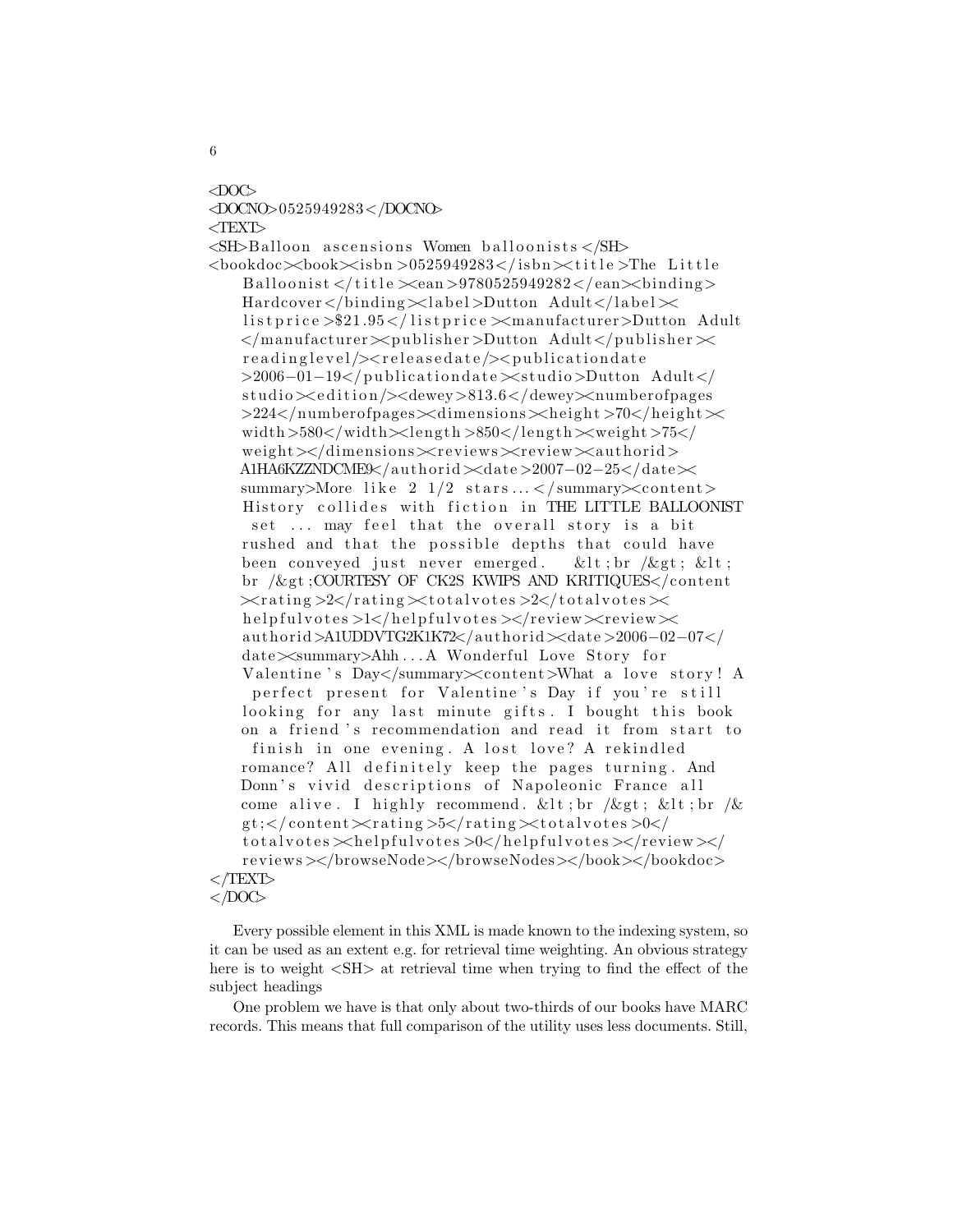with many enough topics we may hope that a good number of those do have relevant and judged books among those with MARC records<sup>[3](#page-6-0)</sup>.

At retrieval time, weighting of subject headings can be done in the following way:

```
<query><number>530</number>
<text>#combine ( #weight ( 1.0 #combine (Jesus.text Why.
      text scholarly.text perspective.text historical.
      text From.text ) 2.0 #combine (Jesus.sh Why.sh
       scholarly sh perspective sh historical sh From.
      \sh ) ) )
\langletext>
\langlequery>
```
# 3 Preliminary runs and results

Preliminary runs were performed in accordance with the description in Sectio[n2.2.](#page-4-1) Table [1](#page-6-1) summarizes the results. There seems to be a problem with the basic setting that makes it difficult to assess the contribution of the subject headings. This makes us refrain from further analysis at the present moment, apart from the suspicion that the results may be due to insensitive use of elements from the data collected from each book.

| <b>Run name</b> | Query                                                   | <b>Element weight</b>                  | map    | ndcg   | $ndcg$ 10 | recip  |
|-----------------|---------------------------------------------------------|----------------------------------------|--------|--------|-----------|--------|
|                 | <b>Title only</b>                                       | all elements equal                     | 0.0128 | 0.1713 |           | 0.0357 |
| sb_g0<br>sb_2xh | Title only                                              | $sh(2)$ all $(1)$                      | 0.02   |        | 0,0045    | 0.02   |
| sb_g_ttl_nar    |                                                         | Title and narrative all elements equal | 0,065  | 0.1785 | 0.0756    | 0,1615 |
|                 | sb g ttl_nar_2xh   Title and narrative   sh (2) all (1) |                                        | 0.03   | 0.016  |           | 0,03   |

<span id="page-6-1"></span>Fig. 1. preliminary results for the Social search book track

## 4 The linked data track, the Ad-Hoc task

#### 4.1 Introduction

The purpose of the linked data track is to find out how techniques within the semantic web / linked data can be used to improve and enhance retrieval of Wikipedia articles. The data collection is an XML'ified version of a Wikipedia

<span id="page-6-0"></span><sup>&</sup>lt;sup>3</sup> We do not know it at the time of writing.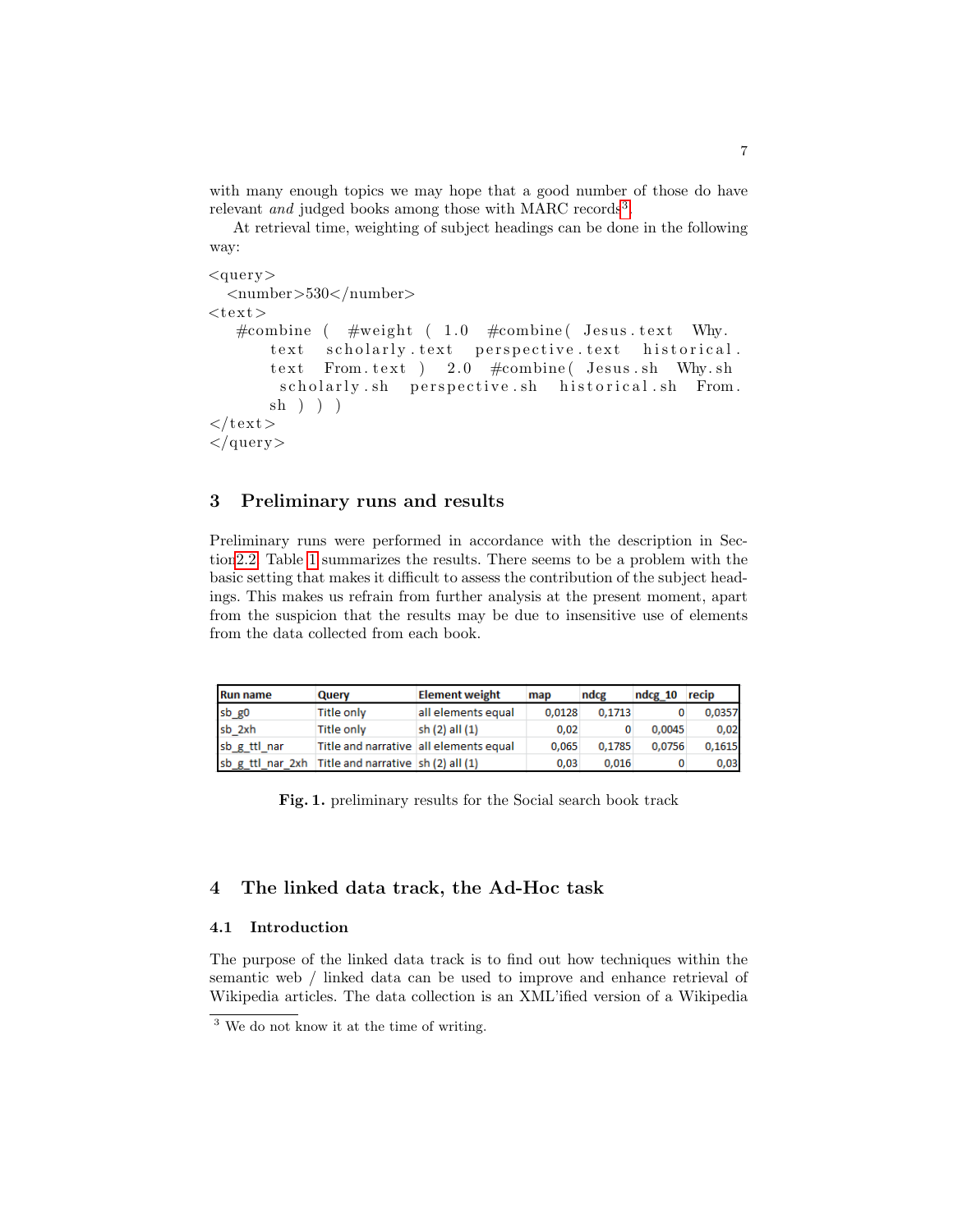subset (about 4.1M articles), where incoming and outgoing links are tagged in terms of RDF-properties (DBpedia), and the article text is also included.

Our experiment is based on a two-stage approach. The initial search is in an index built from the entire corpus. Here each article is only represented by heading and category texts. For each topic, the initial search result (1000 articles) is enhanced by articles that form triples with the initial articles (as subjects or objects). This process results in a set of typically several thousands articles, including the initial set. Those are used to create a smaller "topic-wise index" with more data on each of the retrieved articles. In addition links in the articles are collected to enhance the results with the most popular articles that are not captured in the initial search.

#### 4.2 Indexing and retrieval strategies

Stage one Prior to building the main index, a filter removes from the corpus files that are not considered to be articles. This included files that describe images. Files that had titles with the prefixes 'File:', 'Wikipedia:', 'Category', 'Portal:' and 'Template:' are removed. The aim of this process is to reduce the potential noise such files would create.

Text contained within the following tags is extracted for indexing:

- Title: tag-element with name-attribute 'title' within the metadata-template (TITLE)
- Heading 1: heading-element with level-attribute '2' (H2)
- Heading 2: heading-element with level-attribute '3' (H3)
- Category: property-element with name-attribute 'type' (CAT)

Common headings such as 'References', 'External links' and 'See also' are excluded from the index.

An example of a document ready for indexing by Indri:

```
<DOC><DOCNO>1x6bx0ax212420</DOCNO>
<TEXT><TITLE>The Scream</TITLE><H2>Sources of inspiration</H2>
<H2>Thefts</H2><H2>In popular culture</H2><H2>Gallery</H2>
<H3>Depersonalization disorder</H3><CAT>1893 paintings</CAT>
<CAT>Edvard Munch paintings</CAT><CAT>Expressionist paintings</CAT>
<CAT>Modern paintings</CAT><CAT>Symbolist paintings</CAT></TEXT>
</DOC>
```
Our aim is to use the link structure within the Wikipedia articles to enhance the initial search. It was therefore necessary to build a hash that links the title of the article to the file location. A Perl hash with this structure is used:

```
$fileHash{'La\_Concorde'} = '1x6bx0ax265017';$fileHash{'Embassy_of_Barbados_in_Washington,_D.C.'} = '1x6bx0ax31828384';
$fileHash{'Bosnia_and_Herzegovina_Hockey_League'} = '1x6bx0ax25617492';
```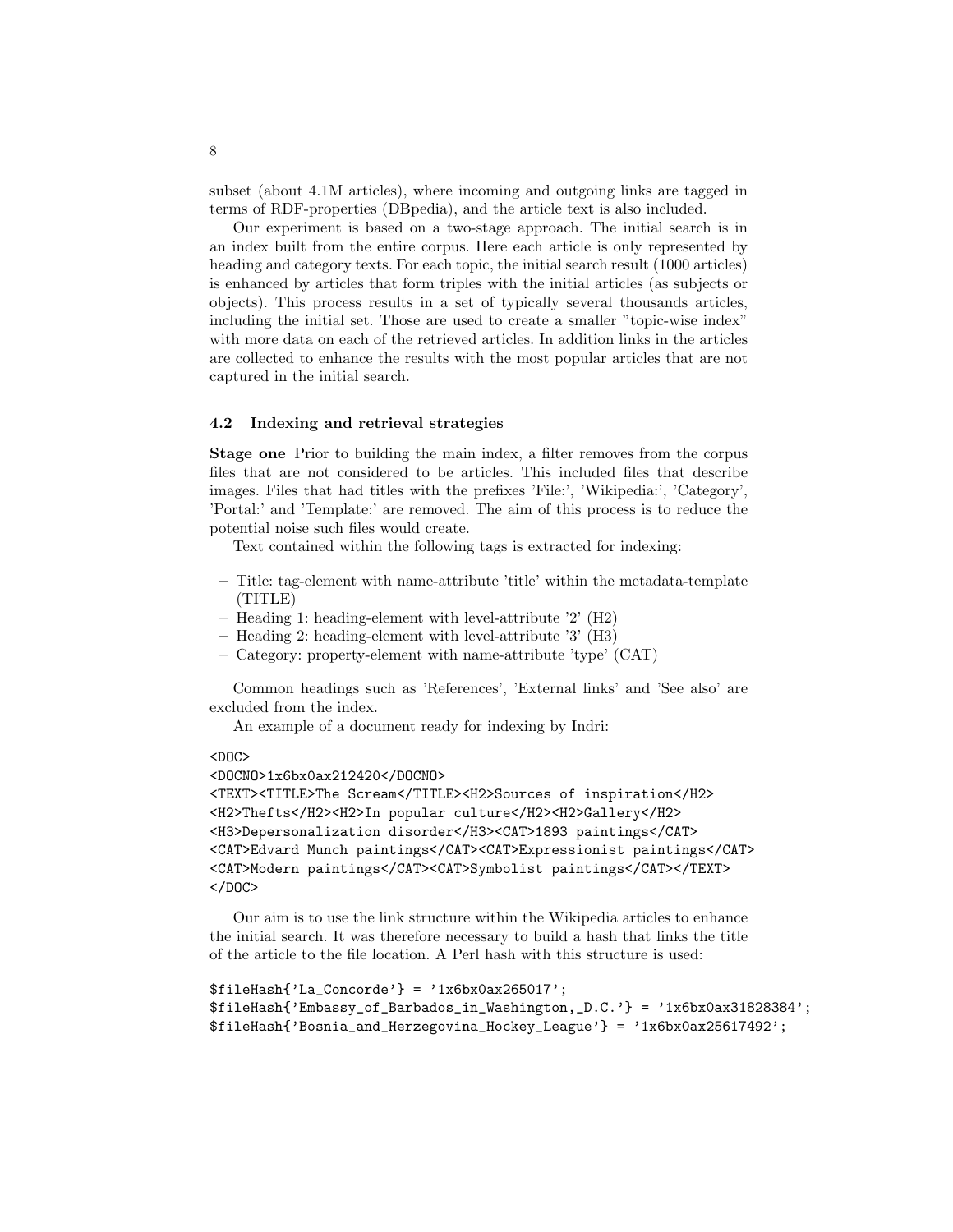```
$fileHash{'The_Scream'} = '1x6bx0ax212420';$fileHash{'Belgium_at_the_1924_Summer_Olympics'} = '1x6bx0ax7521518';
$fileHash{'Lambrini'} = '1x6bx0ax5264971';
```
The query against the large index is limited to the text of the descriptionelement of the topic.

An example of a search:

```
<text>
```

```
#weight(
10.0 #combine(learn.title major.title bicycle.title
       races.title multi.title affairs.title tour.title
       de.title france.title runs.title milan.title
       san.title remo.title )
5.0 #combine(learn.cat major.cat bicycle.cat races.cat
       multi.cat affairs.cat tour.cat de.cat france.cat
       runs.cat milan.cat san.cat remo.cat )
2.5 #combine(learn.h2 major.h2 bicycle.h2 races.h2
               multi.h2 affairs.h2 tour.h2 de.h2 france.h2
               runs.h2 milan.h2 san.h2 remo.h2 )
1.0 #combine(learn.h3 major.h3 bicycle.h3 races.h3 multi.h3
               affairs.h3 tour.h3 de.h3 france.h3 runs.h3
               milan.h3 san.h3 remo.h3 ) )
```
 $\langle$ /text>

The fields title, cat, h2 and h3 where weighted in falling importance. The top 1,000 results are returned.

Stage two In-links to the articles had the following mark-up:

```
<property name='http://dbpedia.org/ontology/wikiPageWikiLink'>
    <subject name='http://dbpedia.org/resource/List_of_paintings_by_Edvard_Munch'>
    </subject>
</property>
<property name='http://dbpedia.org/ontology/wikiPageWikiLink'>
    <subject name='http://dbpedia.org/resource/Culture_of_Norway'></subject>
</property>
<property name='http://dbpedia.org/ontology/wikiPageWikiLink'>
    <subject name='http://dbpedia.org/resource/Silence_%28Doctor_Who%29'></subject>
</property>
```
While out-links:

```
<property name='http://dbpedia.org/ontology/wikiPageWikiLink'>
    <object name='http://dbpedia.org/resource/Pastel'></object>
</property>
```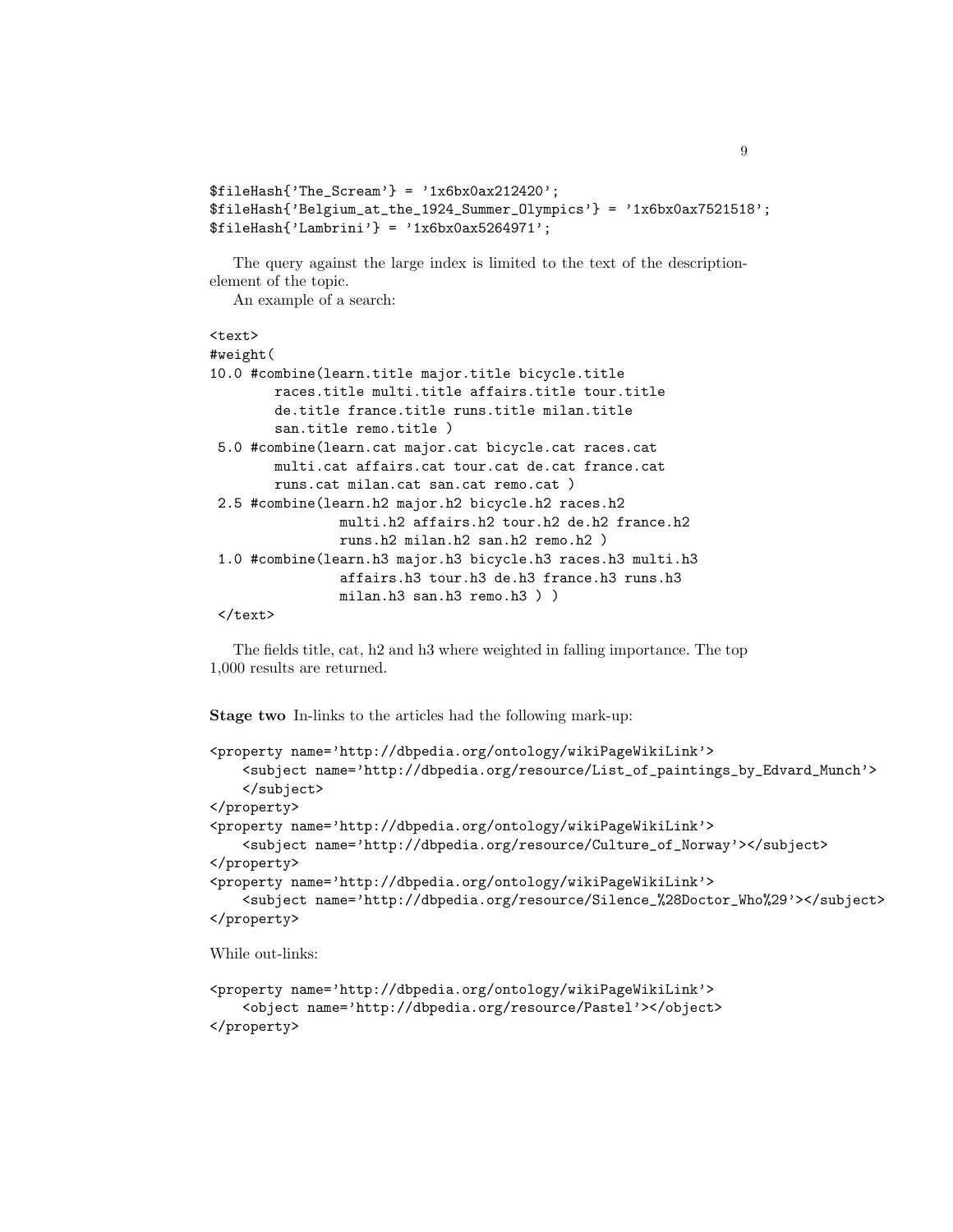```
<property name='http://dbpedia.org/ontology/wikiPageWikiLink'>
    <object name='http://dbpedia.org/resource/Tempera'></object>
</property>
<property name='http://dbpedia.org/ontology/wikiPageWikiLink'>
    <object name='http://dbpedia.org/resource/Oil_painting'></object>
</property>
```
All the in and out links from the 1,000 articles in the result for a topic are stored in a single array together with their frequencies. The 500 most popular links are added to the initial result set.

The combination of the original articles and the most popular linked articles are then indexed. This new index is based on the entire text of the article, i.e. the tags are removed. An example of a document ready for indexing:

### $<$ DOC $>$

<DOCNO>1x6bx0ax212420</DOCNO> <TEXT>

- 212420 The Scream The Scream disambiguation The Scream jpg 220px The Scream Norwegian Skrik Edvard Munch 1893 Oil painting Oil tempera and pastel on cardboard
- 91 73 5 Oslo National Gallery of Norway National Gallery The Scream Norwegian Skrik created in 18931910 The Scream returns damaged but younger News com au 2008
- $05$  21 is the title of expressionism expressionist painting s and prints in a series by Norway Norwegian artist Edvard Munch showing an agonized figure against a blood red sky The landscape ...  $<$ /TEXT $>$

 $<$ /DOC>

The new smaller index, approximately 1,400 articles, was searched to obtain the final ranking.

#### 4.3 Alternative strategies

The chosen strategy is only one of many. Future experiments could study the importance of these components in the retrieval algorithm:

- Alternative weighting of the indexed fields in the initial (stage one) search
- More fields or different fields in the initial index
- Finding related articles using only in links or out links
- A smaller or larger indexing of the articles in stage two. The index could be enhanced with Google data on incoming link texts. Freebase and other linked data sources could also be used to enhance the index.
- Only the description was used to represent the query. Would additional fields from the topic give improved results?

10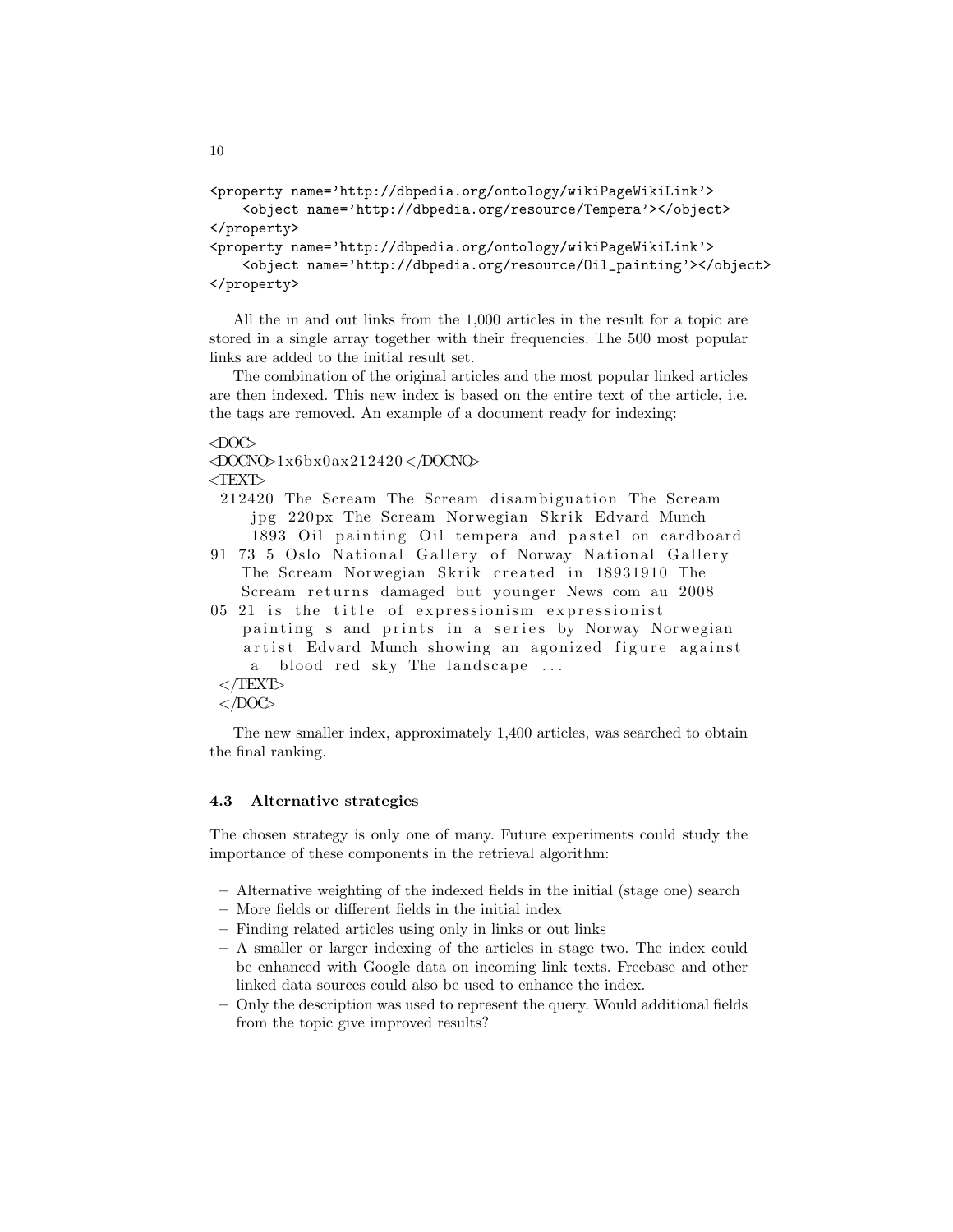# 5 Discussion, Limitation and Further Research

At the same time that the book world becomes more and more digital,as old books are being digitized and new books are increasingly published digitally, information not published in book format becomes more and more "semantic" in the sense that data pieces (as opposed to exclusively documents in the web's first years) are linked together and made available. These two parallel development entail great opportunities in the exploitation of book material for different purposes, of which the topic of this paper is one example.

This paper provides an example of the possibilities and the challenges. Whereas "WordNet specificity", here representing content independent linguistic semantic, is one simple example of information that can be used to systematically extract semantics from written content, other much larger and much more complicated sources of semantics, the semantic web and linked data, are waiting to be used in a similar (or related) way. To explore these possibilities we will need to experiment with more modern texts than what our present test collection contains.

To judge by the results of the runs presented here, this path of research, though promising, still requires a lot of modification and calibration.

Exploring the semantics of a page in a basically statistical manner may be seen as a superposition of independent components. Counting occurrences of special words is one component on which we superimpose the detection of noun specificity. The treatment using WordNet represents further progress from the 2010 experiments, but is still rudimentary. Nouns are currently the only wordclass we are treating, using only level of specificity. trying to detect classes nouns using the lateral structure of synsets may be another path to follow. It is also conceivable that treating of other word classes, primarily verbs, might contribute to the treatment. Verbs are more complicated than nouns in WordNet and such treatment will be more demanding.

Utilizing digital books poses new challenges on information retrieval. The mere size of the book text poses both storage, performance and content related challenges as compared to texts of more moderate size. But the challenges are even greater if books are to be exploited not only for finding facts, but also to support exploitation of knowledge, identifying and analyzing ideas, a.s.o.

This article represents work in progress. We explore techniques gradually in an increasing degree of complexity, trying to adapt and calibrate them.

Even though such activities may be developed and refined using techniques from e.g. Question Answering[\[4\]](#page-11-3), we suspect that employing semantics-aware retrieval [\[5,](#page-11-4)[6\]](#page-11-5), which is closely connected to the development of the Semantic Web [\[7\]](#page-11-6) would be a more viable (and powerful) path to follow.

One obstacle particular to this research is the test collection. Modern ontologies code facts that are closely connected to the modern world. For example the Yago2 [\[8\]](#page-11-7) ontology, that codes general facts automatically extracted from Wikipedia, may be complicated to apply to an out-of-copyright book collection